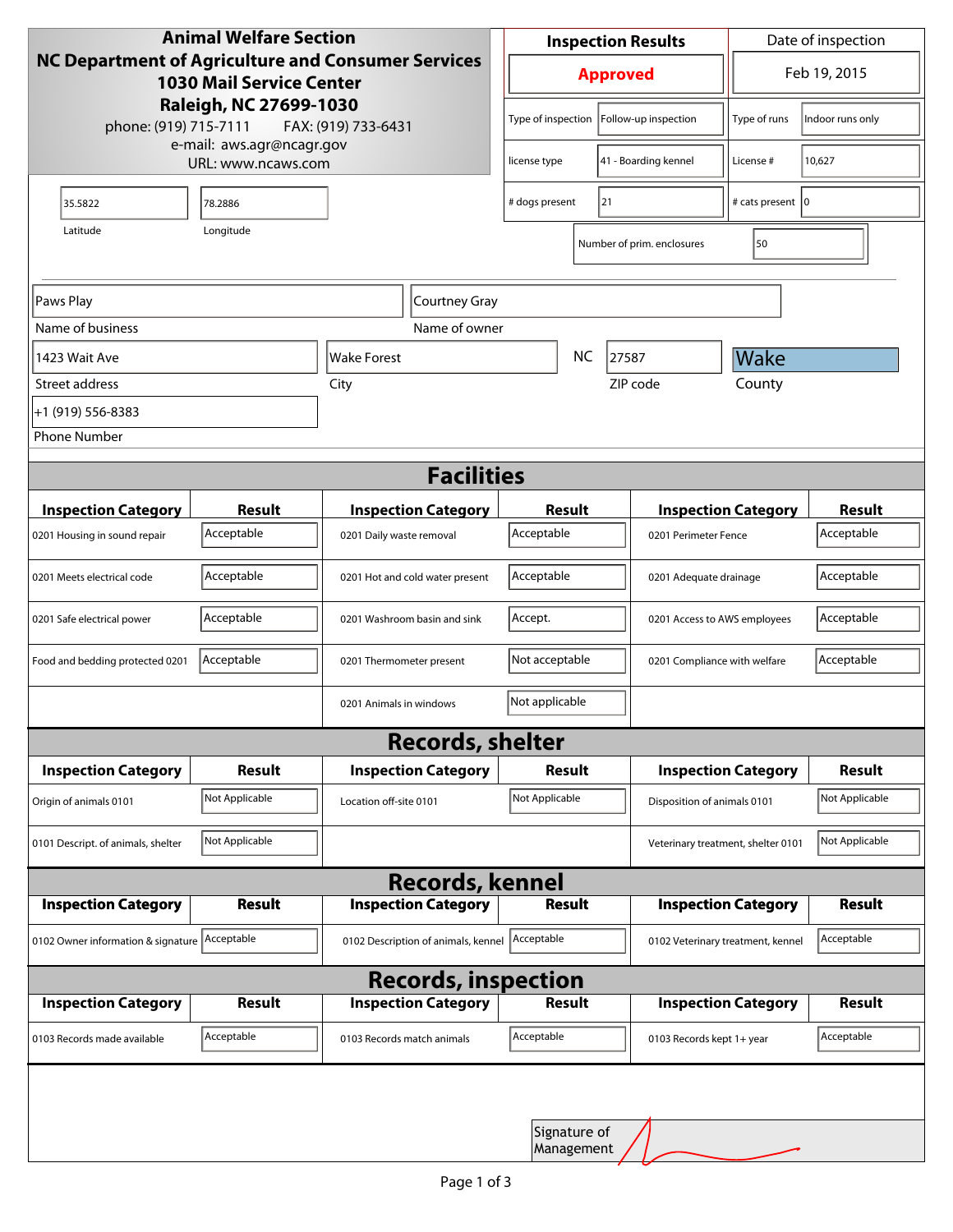| <b>Animal Welfare Section, NCDA&amp;CS</b>                  |                |                                    | <b>Inspection Results</b>  |                                     | Date of inspection |                |  |  |  |
|-------------------------------------------------------------|----------------|------------------------------------|----------------------------|-------------------------------------|--------------------|----------------|--|--|--|
| Inspection Report, continued                                |                |                                    | <b>Approved</b>            |                                     | Feb 19, 2015       |                |  |  |  |
|                                                             |                |                                    |                            |                                     |                    | <b>NC</b>      |  |  |  |
| Paws Play                                                   |                | <b>Courtney Gray</b>               |                            | <b>Wake Forest</b>                  |                    |                |  |  |  |
| <b>Indoor facilities</b>                                    |                |                                    |                            |                                     |                    |                |  |  |  |
| <b>Inspection Category</b>                                  | Result         | <b>Inspection Category</b>         | Result                     | <b>Inspection Category</b>          |                    | Result         |  |  |  |
| 0202 Ambient temperature, indoor                            | Not Acceptable | 0202 Ventilation, indoor           | Acceptable                 | Acceptable<br>0202 Lighting, indoor |                    |                |  |  |  |
| 0202 Imperv./Sanitary surf., indoor                         | Acceptable     | 0202 Drainage, indoor              | Acceptable                 |                                     |                    |                |  |  |  |
| <b>Outdoor facilities</b>                                   |                |                                    |                            |                                     |                    |                |  |  |  |
| <b>Inspection Category</b>                                  | Result         | <b>Inspection Category</b>         | Result                     | <b>Inspection Category</b>          |                    | <b>Result</b>  |  |  |  |
| 0203 Impervious surfaces, outdoor                           | Not Applicable | 0203 Housing, 1 per animal         | Not Applicable             | 0203 Protection from elements       |                    | Not Applicable |  |  |  |
| 0203 Owner advised, outdoor                                 | Not Applicable | 0203 Drainage, outdoor             | Not Applicable             |                                     |                    |                |  |  |  |
| <b>Primary enclosures</b>                                   |                |                                    |                            |                                     |                    |                |  |  |  |
| <b>Inspection Category</b>                                  | Result         | <b>Inspection Category</b>         | Result                     | <b>Inspection Category</b>          |                    | Result         |  |  |  |
| 0204 Drainage prev. cross contam.                           | Acceptable     | 0204 Fence height >= 5 feet        | Acceptable                 | 0204 1:10 ratio, person: human      |                    | Acceptable     |  |  |  |
| 0204 Surf. impervious to moisture                           | Acceptable     | 0204 Enclosure is escape proof     | Acceptable                 | 0204 Cats, $>=$ 4 sq. ft. / adult   |                    | Not Applicable |  |  |  |
| 0204 Prevent contact with wood                              | Acceptable     | 0204 Solid resting surface         | Acceptable                 | 0204 Cats, $<= 12$ / enclosure      |                    | Not Applicable |  |  |  |
| 0204 Enclosures in sound repair                             | Acceptable     | 0204 Cats, raised resting surface  | Not Applicable             | 0204 Cats, 1 litter pan / 3 adults  |                    | Not Applicable |  |  |  |
| 0204 Size of enclosure                                      | Acceptable     | 0204 Dogs, supervision if > 4      | Acceptable                 |                                     |                    |                |  |  |  |
|                                                             |                | Feeding                            |                            |                                     |                    |                |  |  |  |
| <b>Inspection Category</b>                                  | <b>Result</b>  | <b>Inspection Category</b>         | <b>Result</b>              | <b>Inspection Category</b>          |                    | <b>Result</b>  |  |  |  |
| 0205 Feeding, 1x / day, adult                               | Acceptable     | 0205 Feeding, 1 bowl / adult       | Acceptable                 | 0205 Feeding, commercial food       |                    | Acceptable     |  |  |  |
| 0205 Feeding, bowl in good repair                           | Acceptable     | 0205 Feeding, quality food         | Acceptable                 | 0205 Feeding, bowl is protected     |                    | Acceptable     |  |  |  |
| 0205 Feeding, 2x / day, young                               | Acceptable     |                                    |                            |                                     |                    |                |  |  |  |
|                                                             |                | <b>Watering</b>                    |                            |                                     |                    |                |  |  |  |
| <b>Inspection Category</b>                                  | <b>Result</b>  | <b>Inspection Category</b>         | <b>Result</b>              |                                     |                    |                |  |  |  |
| 0206 Watering, continuous access                            | Acceptable     | 0206 Watering, bowl in good repair | Acceptable                 |                                     |                    |                |  |  |  |
| <b>Sanitation/Employees/Classification &amp; Separation</b> |                |                                    |                            |                                     |                    |                |  |  |  |
| <b>Inspection Category</b>                                  | <b>Result</b>  | <b>Inspection Category</b>         | Result                     | <b>Inspection Category</b>          |                    | <b>Result</b>  |  |  |  |
| 0207 Waste removal 2x / day                                 | Acceptable     | 0207 Grounds overgrown             | Acceptable                 | 0207 Young given social interact.   |                    | Not Applicable |  |  |  |
| 0207 Animals removed while clean                            | Acceptable     | 0207 Pest Control                  | Acceptable                 | 0207 Species separated              |                    | Acceptable     |  |  |  |
|                                                             |                |                                    | Signature of<br>Management |                                     |                    |                |  |  |  |